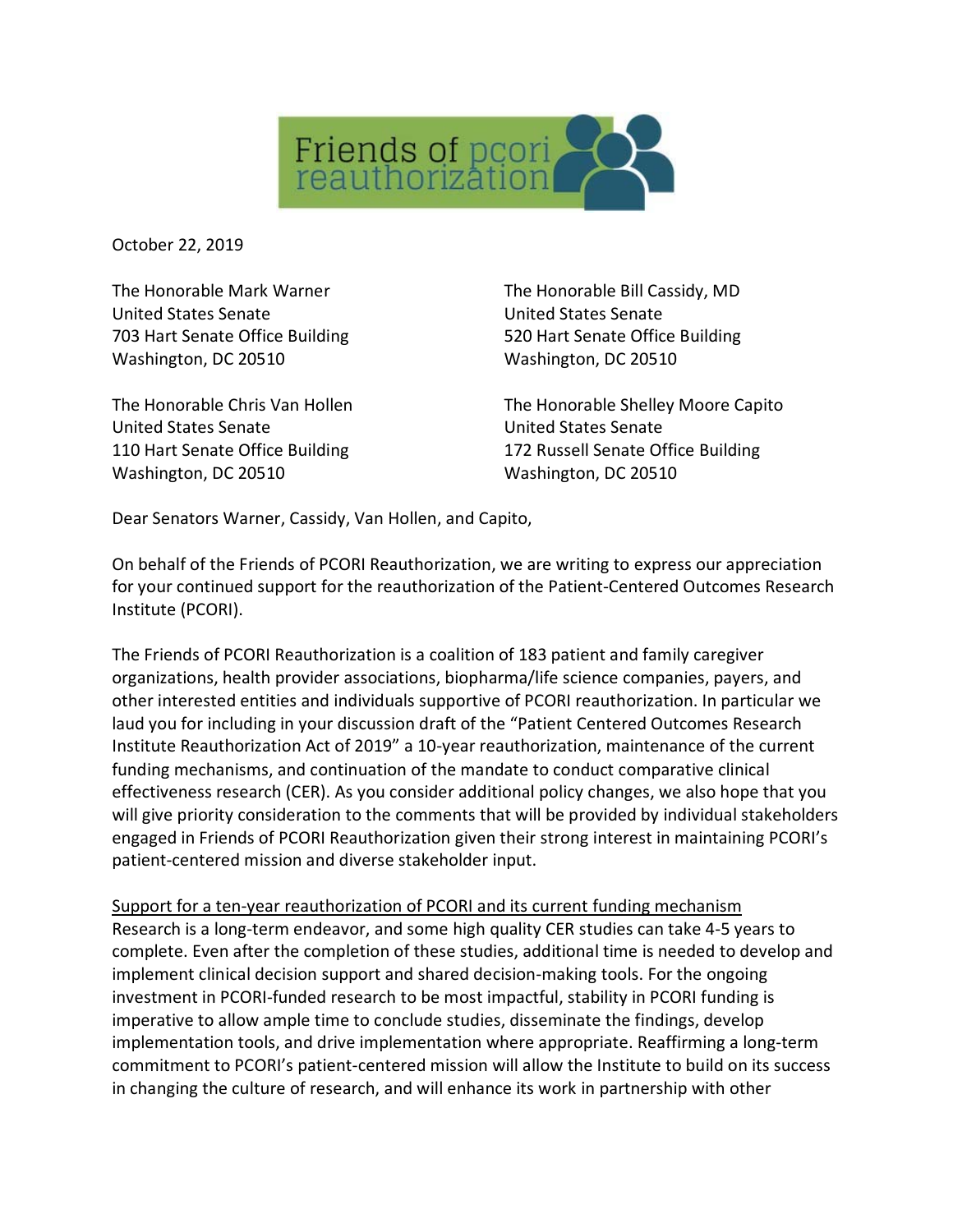agencies and stakeholders to support a sustainable infrastructure for disseminating and implementing research outcomes in a manner that improves healthcare decision-making between patients and their providers.

## Support for maintaining PCORI's mandate to conduct comparative clinical effectiveness research

High-quality, evidence-based care is crucial to reducing costs in the healthcare system. PCORI is the only research organization dedicated to funding studies that compare care approaches to determine what works best, for whom, and under which circumstances. By providing feedback on what care is going to provide the best result to each patient, PCORI is generating invaluable information that will save our health care system significant expenditures by empowering patients to choose treatments that work best and therefore limit adverse events such as hospitalization and multiple courses of treatment.

Among PCORI's signature achievements in its first 10 years has been the creation of a new paradigm for conducting research that better integrates patient perspectives. PCORI uniquely funds patient-centered outcomes research that engages patients throughout the research process, including in the research design, so that it captures outcomes that matter to patients to improve health care decisions. PCORI research provides a wealth of valuable data for patients and health care providers, while also informing how the health care system can be more efficient. This outcome is driven currently by giving diverse stakeholders a voice and a vote on the Board of Governors, including patients.

We have advised our members that it is vitally important to also provide comments to you on the additional policy changes that are proposed in the discussion draft, particularly on their potential implications for advancing PCORI's patient-centered mission and diverse stakeholder input. We appreciate your leadership to achieve a long-term, fully-funded reauthorization of PCORI and look forward to working with you throughout the legislative process to ensure PCORI remains patient-centered.

Sincerely,

Coelho

Chairman Senior Advisor Partnership to Improve Patient Care **District Policy Group** 

Enclosure

cc: The Honorable Chuck Grassley The Honorable Ron Wyden

The Honorable Tony Coelho The Honorable J. Phillip Gingrey, MD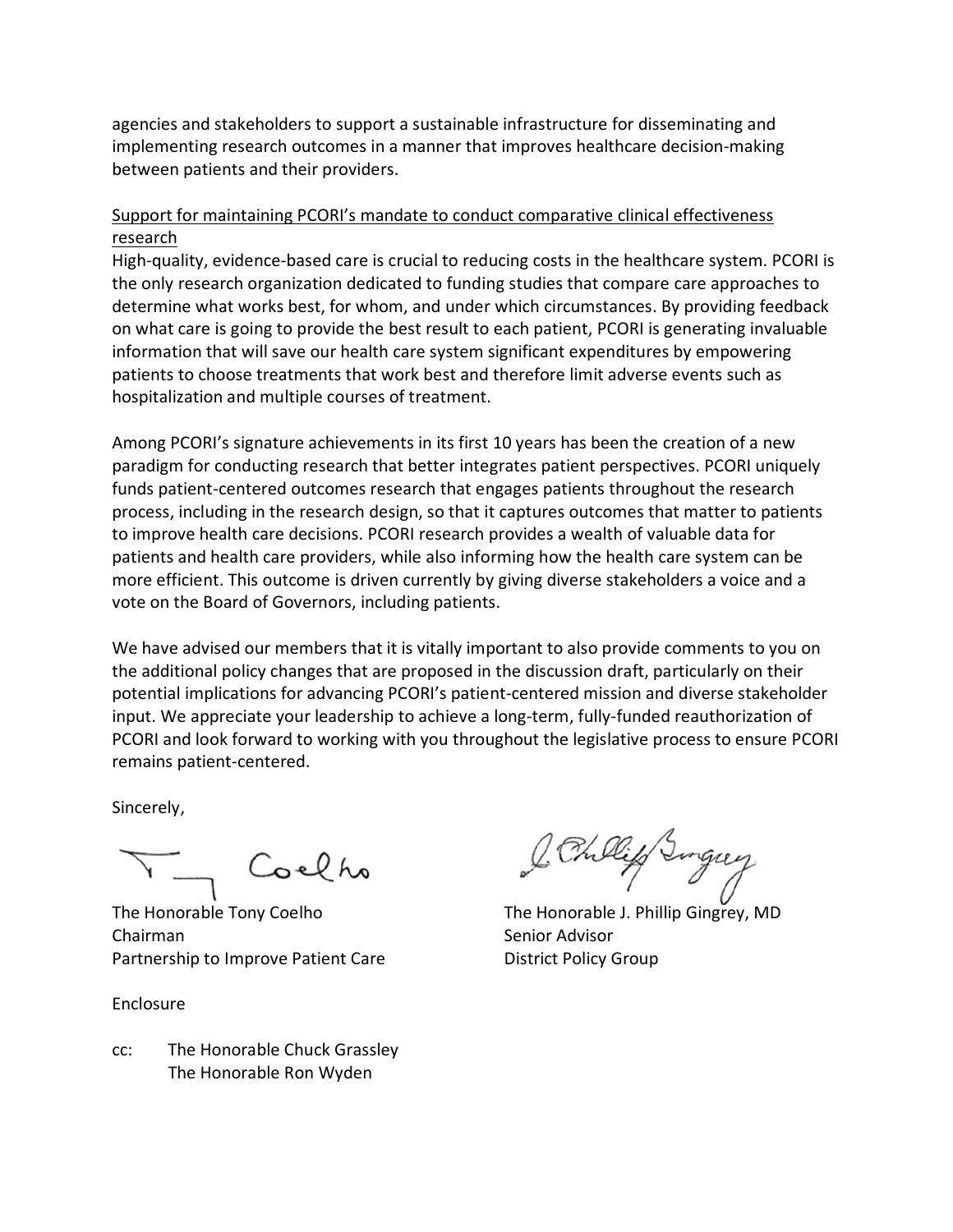

## **National Organizations**

(183 Members)

AcademyHealth

Access to Integrative Medicine Health Institute

Alliance for Aging Research

American Academy of Family Physicians

American Academy of Neurology

American Academy of Sleep Medicine

American Academy of Pediatrics

American Association for Cancer Research

American Association for Respiratory Care

American Association for the Study of Liver Diseases

American Association of Colleges of Pharmacy

American Association of Neurological Surgeons and Congress of Neurological Surgeons

American Association of Nurse Practitioners

American Association on Health and **Disability** 

American Chiropractic Association

American College of Physicians

American College of Surgeons

American Diabetes Association

American Heart Association American Liver Foundation American Medical Information Association American Multiple Endocrine Neoplasia Support

American Gastroenterological Association

American Occupational Therapy Association

American Parkinson Disease Association

American Society for Transplantation and Cellular Therapy

American Society of Hematology

American Society of Nephrology

American Thoracic Society

American Urological Association

America's Essential Hospitals

Arthritis Foundation

Associated Medical Schools of New York

Association for Clinical and Translational Science

Association for Community Affiliated Plans

Association of American Medical Colleges

Association of American Universities

Association of Departments of Family Medicine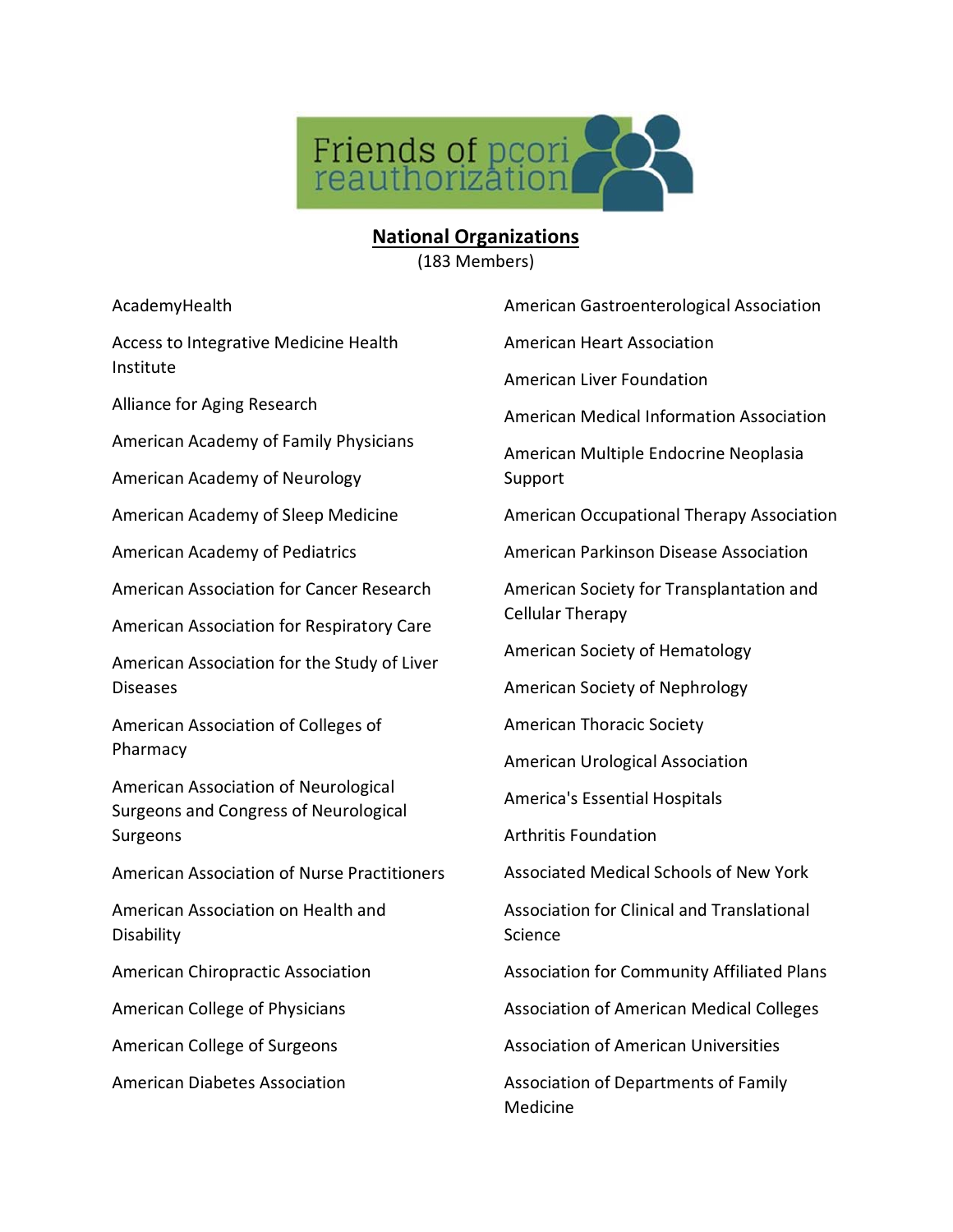Association of Family Medicine Residency **Directors** Association of Pathology Chairs Association of Public and Land-grant Universities Association of Rehabilitation Nurses Association of Schools and Programs of Public Health Association of University Centers on Disabilities Asthma and Allergy Foundation of America Autism Speaks Better Medicare Alliance Blue Faery: The Adrienne Wilson Liver Cancer Association Bobby Jones Chiari & Syringomyelia Foundation Brain Injury Association of America BrightFocus Cancer Support Community Cedars-Sinai Celiac Disease Foundation Center for Endometriosis Care Cholangiocarcinoma Foundation Cincinnati Children's Hospital Clinical Research Forum Coalition for Clinical and Translational Science COPD Foundation

Council of Academic Family Medicine CreakyJoints (Global Healthy Living Foundation) Creighton University School of Medicine Crohn's & Colitis Foundation Cure HHT Dartmouth Hitchcock Health Davis Phinney Foundation Dia de la Mujer Latina Digestive Disease National Coalition Dorney-Koppel Foundation, Inc. Duke Health Dystonia Advocacy Network Dystonia Medical Research Foundation Edwards Lifesciences Corporation Epilepsy Association of North Carolina Epilepsy Foundation Families USA Fannie Lou HamerCancer Foundation FasterCures Fight Colorectal Cancer Friends of Cancer Research GBS|CIDP Foundation International Genetic Alliance GLMA: Health Professionals Advancing LGBTQ Equality Global Liver Institute GO2 Foundation for Lung Cancer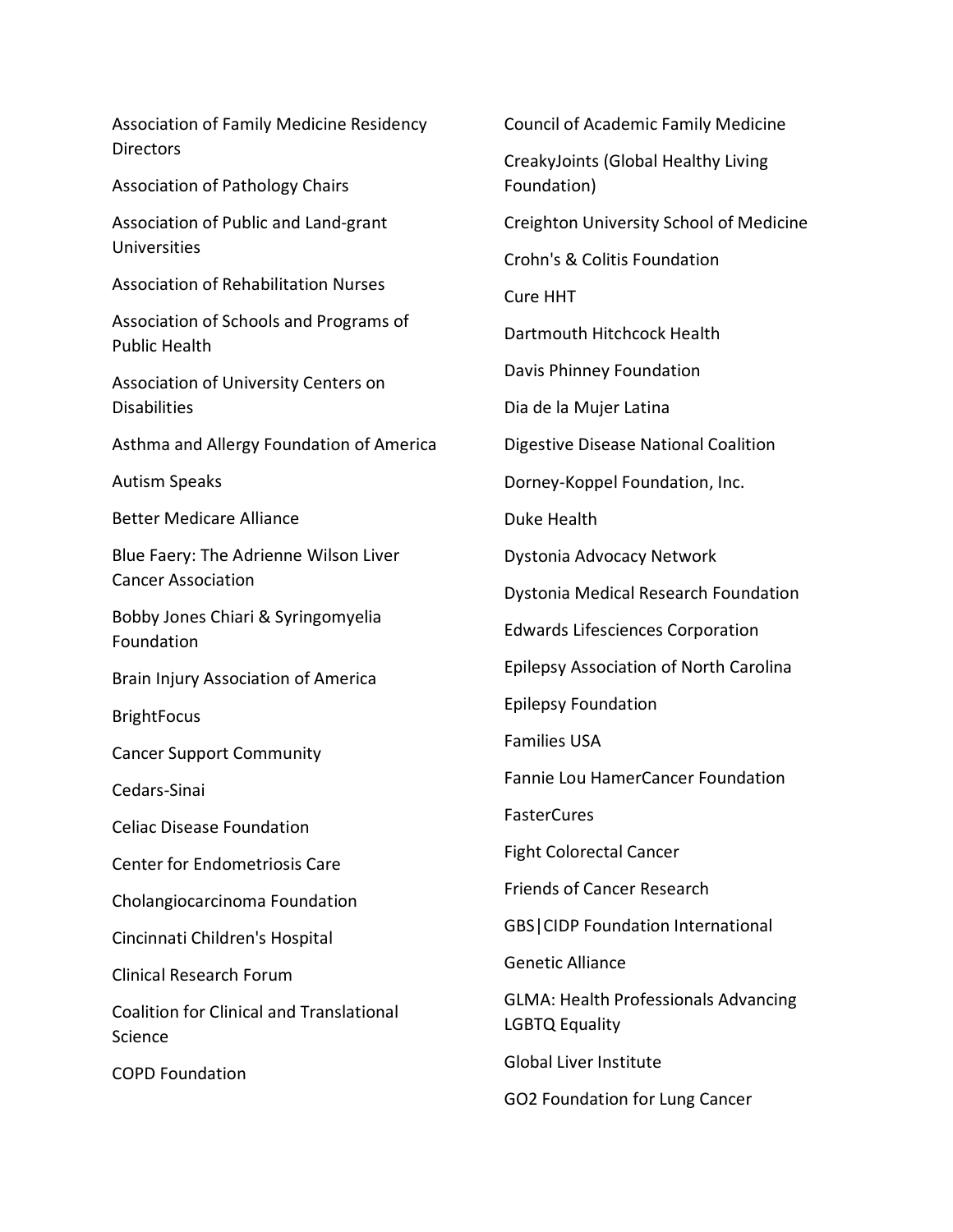Health Hats Healthcare Leadership Council Healthcare Research Associates Heart Valve Voice US Hydrocephalus Association Infectious Diseases Society of America International Cancer Advocacy Network International Foundation for Gastrointestinal Disorders International Pemphigus and Pemphigoid Foundation Interstitial Cystitis Association Janssen Pharmaceuticals Johns Hopkins University and Medicine Lakeshore Foundation LatinosAgainstAlzheimer's Livpact Louisiana Public Health Institute Lung Cancer Alliance Lupus and Allied Diseases Association Inc. Lymphatic Education & Research Network March of Dimes Mended Hearts Men's Health Network Merck Moffitt Cancer Center Muscular Dystrophy Association Muslims for Evidence Based Healthcare My Epilepsy Story (MES) National Alliance of Healthcare Purchaser Coalitions National Alliance on Mental Illness National Alopecia Areata Foundation National Ataxia Foundation National Blood Clot Alliance National Eczema Association National Fibromyalgia and Chronic Pain Association National Hispanic Medical Association National Kidney Foundation National Multiple Sclerosis Society National Organization for Rare Disorders National Pancreas Foundation National Partnership for Women & Families National Psoriasis Foundation NEC Society Nemours Children's Health System NephCure Kidney International Neuropathy Action Foundation No Health Without Mental Health North American Primary Care Research Group Northwestern University NYU Langone Health OCHIN Ochsner Health System